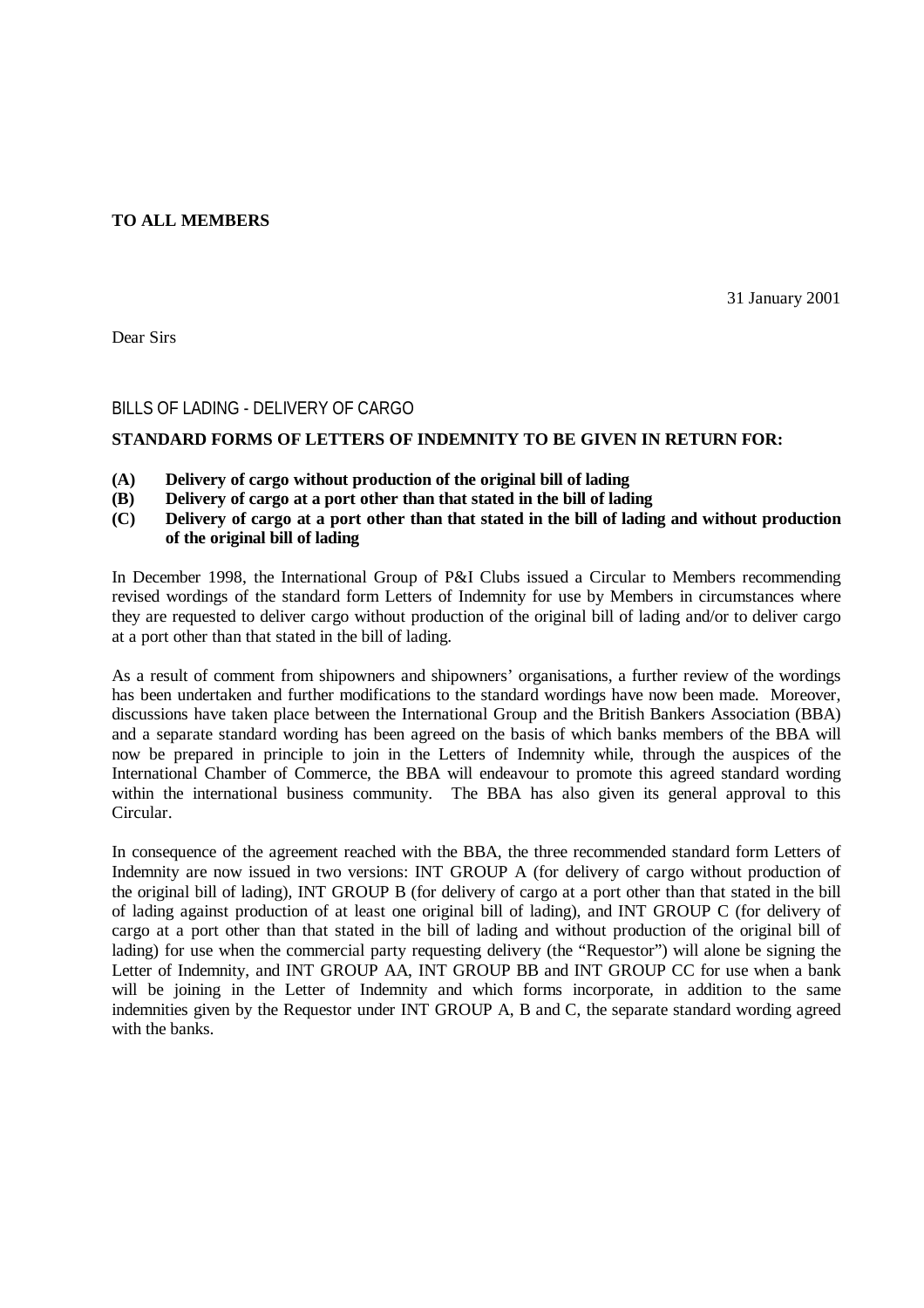The principal features of the new wordings are explained below.

#### Financial Limit

The liability of the Requestor should generally not be limited. However, where a bank is to join in the Letter of Indemnity it will generally insist upon a fixed monetary limit. The amount of the limit must be a matter for negotiation in order that it properly reflects the potential exposure in the particular circumstances, taking into account, *inter alia*, the sound market value of the cargo at the time of delivery, but it is recommended that the limit should be a minimum of 200% of the sound market value of the cargo at the time of delivery.

#### Duration of security

**Under INT GROUP A and AA**, the liability of the Requestor (and, hence, the bank under AA) terminates upon the delivery of all original bills of lading to the shipowner. If the original bills of lading are not delivered to the shipowner, the Requestor's liability under the Letter of Indemnity continues.

Subject to delivery of all original bills of lading as stated, and to the two exceptions described below, the bank's liability under INT GROUP AA is for an initial period of six years, but which is automatically renewable from time to time for further periods of two years at the request of the shipowner. The exceptions are (1) that, rather than agree to an extension of its liability, the bank has the option of discharging its liability by paying the maximum amount payable under its indemnity and (2) that, in the event of a demand being made by the shipowner to the bank for payment under the indemnity before the termination date, or in the event of the bank being notified by the shipowner of the commencement of legal proceedings against the shipowner before the termination date, the liability of the bank will continue until the demand has been paid or the legal proceedings have been concluded, the bank, if called upon so to do, paying the amount of any judgment or settlement payable by the shipowner if the Requestor has failed to do so.

**Under INT GROUP B, C, BB and CC**, since it is possible for a claim to be pursued against a shipowner for delivering cargo at a port other than that stated in the bill of lading despite cargo being delivered against production of the original bill of lading, or all original bills of lading being subsequently delivered to the shipowner (in particular, in circumstances where a charterer may require a cargo owner to receive his cargo at such other port against his wishes and request the shipowner to accommodate his request), the liability of the Requestor will continue until it can be established to the satisfaction of the shipowner that no such claim will be made.

Accordingly, unless the shipowner is satisfied that no claim of this nature will be made, the liability of the bank under INT GROUP BB and CC will be as described under INT GROUP AA above.

#### Scope of security

The Requestor is obliged to provide bail or other security not only to prevent or lift the arrest of the ship the subject matter of the indemnity, but also any other ship in the same or associated ownership, management or control. In addition, the Requestor is obliged to provide bail or other security to prevent interference in the use or trading of the ship, such as a caveat being entered on the ship's registry to prevent the sale of the ship the subject matter of the indemnity.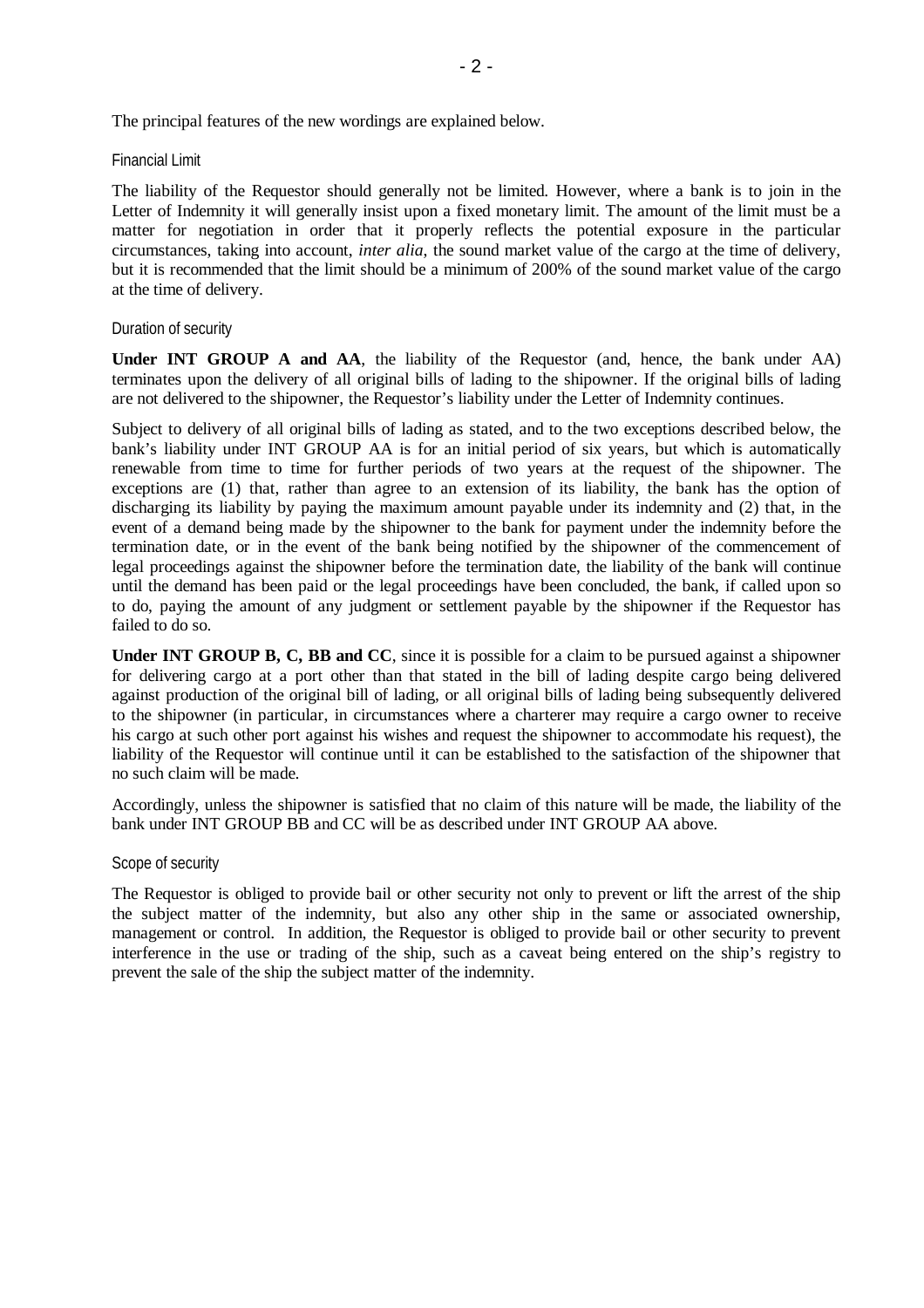Where a bank joins in the Letter of Indemnity it will generally not agree to provide bail or other security. However, the bank will pay any amount up to the limit of its liability under the Letter of Indemnity in order to enable the shipowner to arrange the provision of security if the Requestor fails to provide bail or other security.

#### **Tankers**

A provision designed to give greater security to tankers has been incorporated, whereby requested delivery of a bulk liquid or gas cargo to a terminal or facility, or to another ship, lighter or barge is to be deemed to be delivery to the party to whom delivery has been requested.

\*\*\*

Members are again reminded that, unless the Association's Committee otherwise determines, there is no cover in respect of liabilities arising out of the delivery of cargo without production of the original bill of lading and/or delivery at a port other than that stated in the bill of lading and that, in such circumstances, Members are strongly advised to ensure that they are fully satisfied with the financial standing of those who are to issue these indemnities.

The standard form Letters of Indemnity are designed to cover a broad range of trades and operations, and Members may wish to modify the standard forms to suit particular requirements. However, in this event, it must be appreciated that if a bank is to join in the Letter of Indemnity there may be limited scope for amendment, and that the Requestor's bank will have to be consulted if any material change is contemplated. The Managers will be pleased to advise Members regarding any proposed modification.

Finally, it is not uncommon for Members to be requested by charterers to agree clauses in charter parties which expressly provide for the delivery of cargo without production of bills of lading and/or at ports other than those stated in the bills of lading against Letters of Indemnity. Members are strongly advised not to accept such clauses and it is recommended that Members seek advice from the Managers before responding to such requests.

Yours faithfully Assuranceforeningen SKULD (Gjendsidig)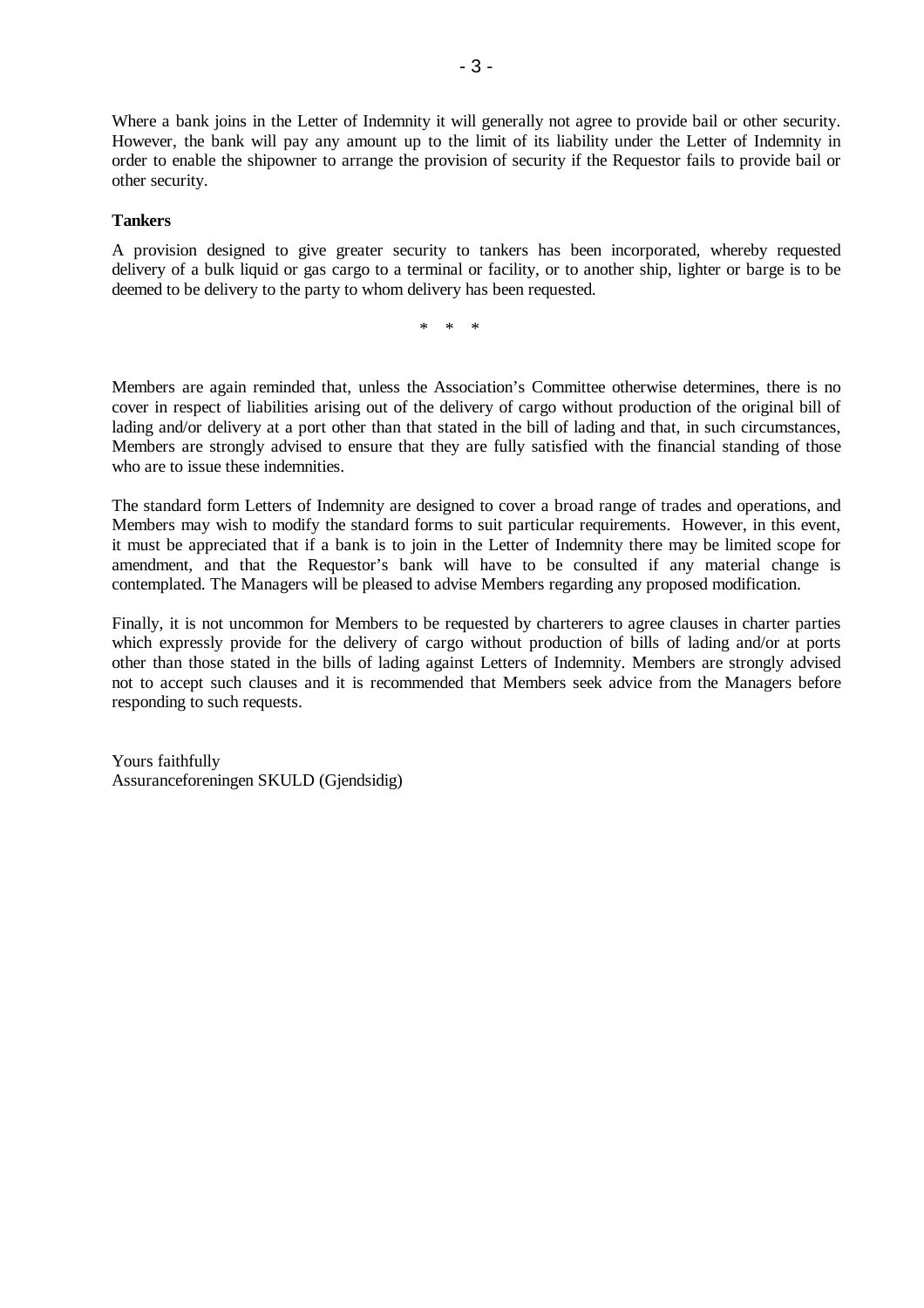#### **INT GROUP A**

# **STANDARD FORM LETTER OF INDEMNITY TO BE GIVEN IN RETURN FOR DELIVERING CARGO WITHOUT PRODUCTION OF THE ORIGINAL BILL OF LADING**

| $\mathrm{To:}$ | [insert name of Owners]                 |
|----------------|-----------------------------------------|
|                | The Owners of the [insert name of ship] |
|                | [ <i>insert address</i> ]               |

 $[insert date]$ 

| Dear Sirs       |                                                                   |
|-----------------|-------------------------------------------------------------------|
| Ship:           | <i>linsert name of ship</i>                                       |
| Voyage:         | [insert load and discharge ports as stated in the bill of lading] |
| Cargo:          | [insert description of cargo]                                     |
| Bill of lading: | [insert identification numbers, date and place of issue]          |

The above cargo was shipped on the above ship by [*insert name of shipper*] and consigned to [*insert name of consignee or party to whose order the bill of lading is made out, as appropriate*] for delivery at the port of [*insert name of discharge port stated in the bill of lading*] but the bill of lading has not arrived and we, [*insert name of party requesting delivery],* hereby request you to deliver the said cargo to [*insert name of party to whom delivery is to be made*] at [*insert place where delivery is to be made*] without production of the original bill of lading.

- 1. To indemnify you, your servants and agents and to hold all of you harmless in respect of any liability, loss, damage or expense of whatsoever nature which you may sustain by reason of delivering the cargo in accordance with our request.
- 2. In the event of any proceedings being commenced against you or any of your servants or agents in connection with the delivery of the cargo as aforesaid, to provide you or them on demand with sufficient funds to defend the same.
- 3. If, in connection with the delivery of the cargo as aforesaid, the ship, or any other ship or property in the same or associated ownership, management or control, should be arrested or detained or should the arrest or detention thereof be threatened, or should there be any interference in the use or trading of the vessel (whether by virtue of a caveat being entered on the ship's registry or otherwise howsoever), to provide on demand such bail or other security as may be required to prevent such arrest or detention or to secure the release of such ship or property or to remove such interference and to indemnify you in respect of any liability, loss, damage or expense caused by such arrest or detention or threatened arrest or detention or such interference , whether or not such arrest or detention or threatened arrest or detention or such interference may be justified.
- 4. If the place at which we have asked you to make delivery is a bulk liquid or gas terminal or facility, or another ship, lighter or barge, then delivery to such terminal, facility, ship, lighter or barge shall be deemed to be delivery to the party to whom we have requested you to make such delivery.
- 5. As soon as all original bills of lading for the above cargo shall have come into our possession, to deliver the same to you, or otherwise to cause all original bills of lading to be delivered to you, whereupon our liability hereunder shall cease.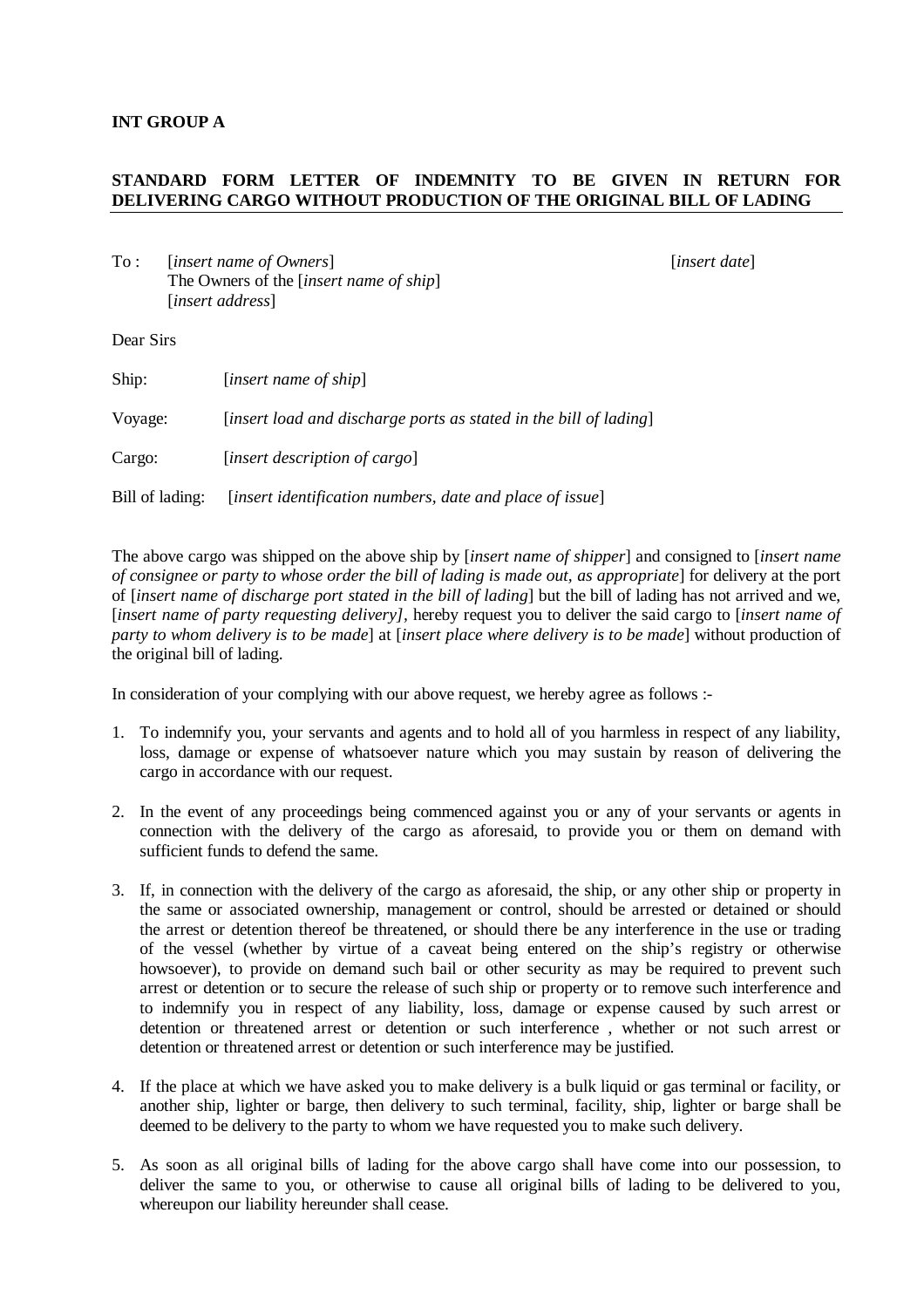# **INT GROUP A**

- 6. The liability of each and every person under this indemnity shall be joint and several and shall not be conditional upon your proceeding first against any person, whether or not such person is party to or liable under this indemnity.
- 7. This indemnity shall be governed by and construed in accordance with English law and each and every person liable under this indemnity shall at your request submit to the jurisdiction of the High Court of Justice of England.

Yours faithfully For and on behalf of [*insert name of Requestor*] The Requestor

…………………………………………

Signature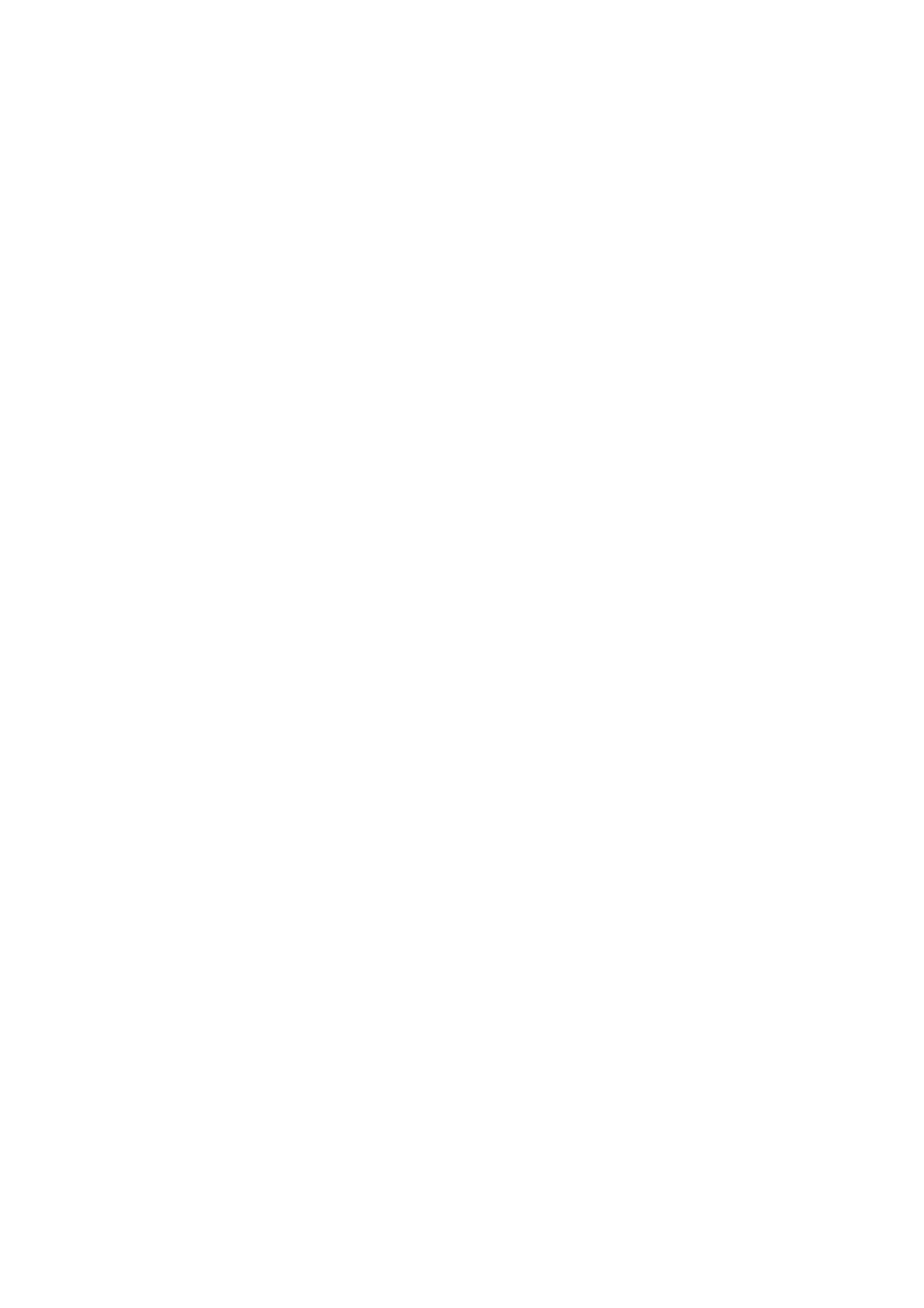#### **INT GROUP AA**

# **STANDARD FORM LETTER OF INDEMNITY TO BE GIVEN IN RETURN FOR DELIVERING CARGO WITHOUT PRODUCTION OF THE ORIGINAL BILL OF LADING INCORPORATING A BANK'S AGREEMENT TO JOIN IN THE LETTER OF INDEMNITY**

To : [*insert name of Owners*] [*insert date*] The Owners of the [*insert name of ship*] [*insert address*]

Dear Sirs

| Ship:           | [insert name of ship]                                             |
|-----------------|-------------------------------------------------------------------|
| Voyage:         | [insert load and discharge ports as stated in the bill of lading] |
| Cargo:          | <i>linsert description of cargo</i>                               |
| Bill of lading: | [insert identification numbers, date and place of issue]          |

The above cargo was shipped on the above ship by [*insert name of shipper*] and consigned to [*insert name of consignee or party to whose order the bill of lading is made out, as appropriate*] for delivery at the port of [*insert name of discharge port stated in the bill of lading*] but the bill of lading has not arrived and we, [*insert name of party requesting delivery],* hereby request you to deliver the said cargo to [*insert name of party to whom delivery is to be made*] at [*insert place where delivery is to be made*] without production of the original bill of lading.

- 1. To indemnify you, your servants and agents and to hold all of you harmless in respect of any liability, loss, damage or expense of whatsoever nature which you may sustain by reason of delivering the cargo in accordance with our request.
- 2. In the event of any proceedings being commenced against you or any of your servants or agents in connection with the delivery of the cargo as aforesaid, to provide you or them on demand with sufficient funds to defend the same.
- 3. If, in connection with the delivery of the cargo as aforesaid, the ship, or any other ship or property in the same or associated ownership, management or control, should be arrested or detained or should the arrest or detention thereof be threatened, or should there be any interference in the use or trading of the vessel (whether by virtue of a caveat being entered on the ship's registry or otherwise howsoever), to provide on demand such bail or other security as may be required to prevent such arrest or detention or to secure the release of such ship or property or to remove such interference and to indemnify you in respect of any liability, loss, damage or expense caused by such arrest or detention or threatened arrest or detention or such interference , whether or not such arrest or detention or threatened arrest or detention or such interference may be justified.
- 4. If the place at which we have asked you to make delivery is a bulk liquid or gas terminal or facility, or another ship, lighter or barge, then delivery to such terminal, facility, ship, lighter or barge shall be deemed to be delivery to the party to whom we have requested you to make such delivery.
- 5. As soon as all original bills of lading for the above cargo shall have come into our possession, to deliver the same to you, or otherwise to cause all original bills of lading to be delivered to you, whereupon our liability hereunder shall cease.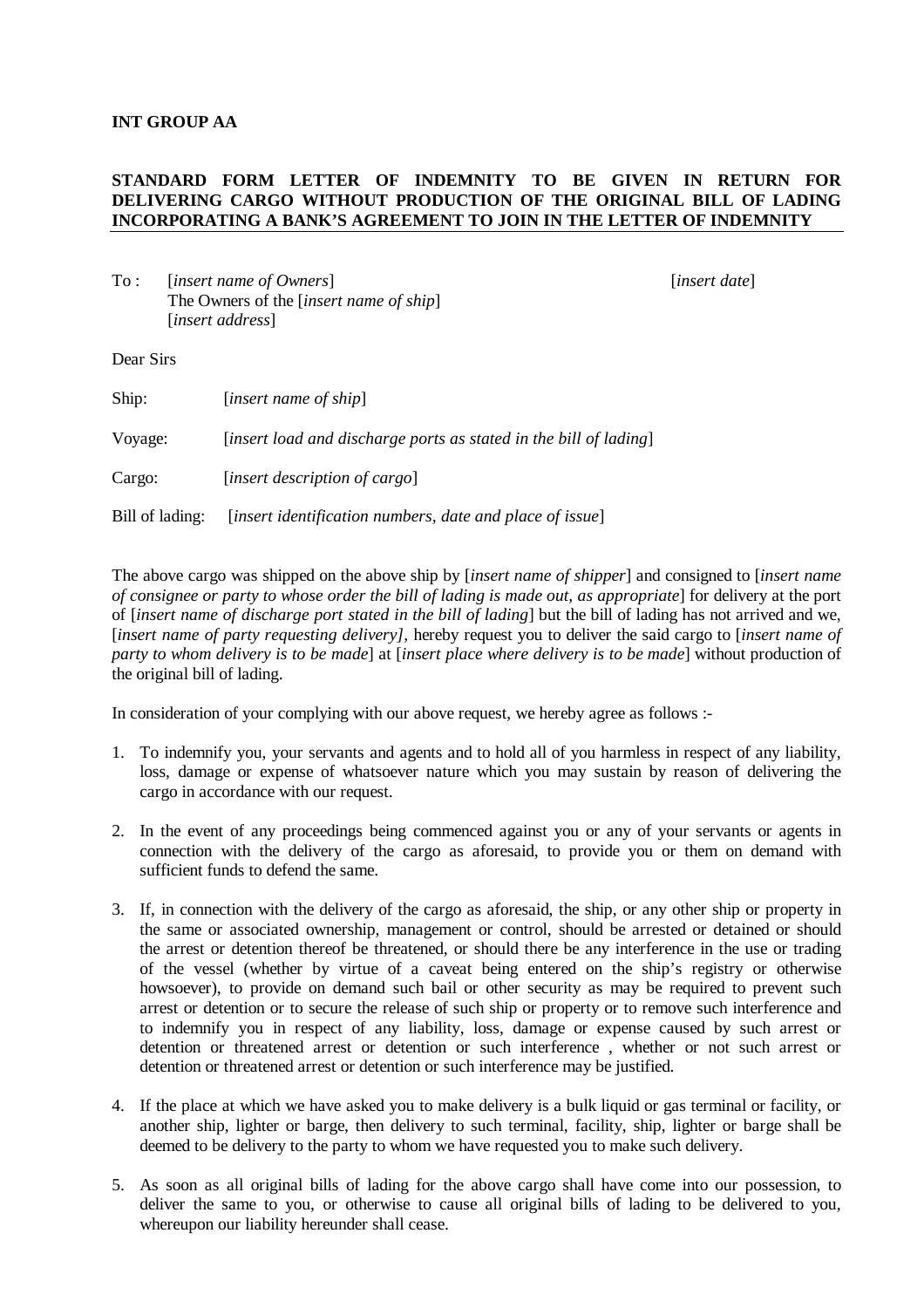# **INT GROUP AA**

- 6. The liability of each and every person under this indemnity shall be joint and several and shall not be conditional upon your proceeding first against any person, whether or not such person is party to or liable under this indemnity.
- 7. This indemnity shall be governed by and construed in accordance with English law and each and every person liable under this indemnity shall at your request submit to the jurisdiction of the High Court of Justice of England.

Yours faithfully For and on behalf of [*insert name of Requestor*] The Requestor

………………………………… Signature

We, [*insert name of the Bank*], hereby agree to join in this Indemnity providing always that the Bank's liability:-

- 1. shall be restricted to payment of specified sums of money demanded in relation to the Indemnity (and shall not extend to the provision of bail or other security)
- 2. shall be to make payment to you forthwith on your written demand in the form of a signed letter certifying that the amount demanded is a sum due to be paid to you under the terms of the Indemnity and has not been paid to you by the Requestor or is a sum which represents monetary compensation due to you in respect of the failure by the Requestor to fulfil its obligations to you under the Indemnity. For the avoidance of doubt the Bank hereby confirms that:-
	- (a) such compensation shall include, but not be limited to, payment of any amount up to the amount stated in proviso 3 below in order to enable you to arrange the provision of security to release the ship (or any other ship in the same or associated ownership, management or control) from arrest or to prevent any such arrest or to prevent any interference in the use or trading of the ship, or other ship as aforesaid, and
	- (b) in the event that the amount of compensation so paid is less than the amount stated in proviso 3 below, the liability of the Bank hereunder shall continue but shall be reduced by the amount of compensation paid.
- 3. shall be limited to a sum or sums not exceeding in aggregate [*insert currency and amount in figures and words*]
- 4. subject to proviso 5 below, shall terminate on [*date six years from the date of the Indemnity*) (the 'Termination Date'), except in respect of any demands for payment received by the Bank hereunder at the address indicated below on or before that date.
- 5. shall be extended at your request from time to time for a period of two calendar years at a time provided that:
	- a) the Bank shall receive a written notice signed by you and stating that the Indemnity is required by you to remain in force for a further period of two years, and
	- b) such notice is received by the Bank at the address indicated below on or before the then current Termination Date.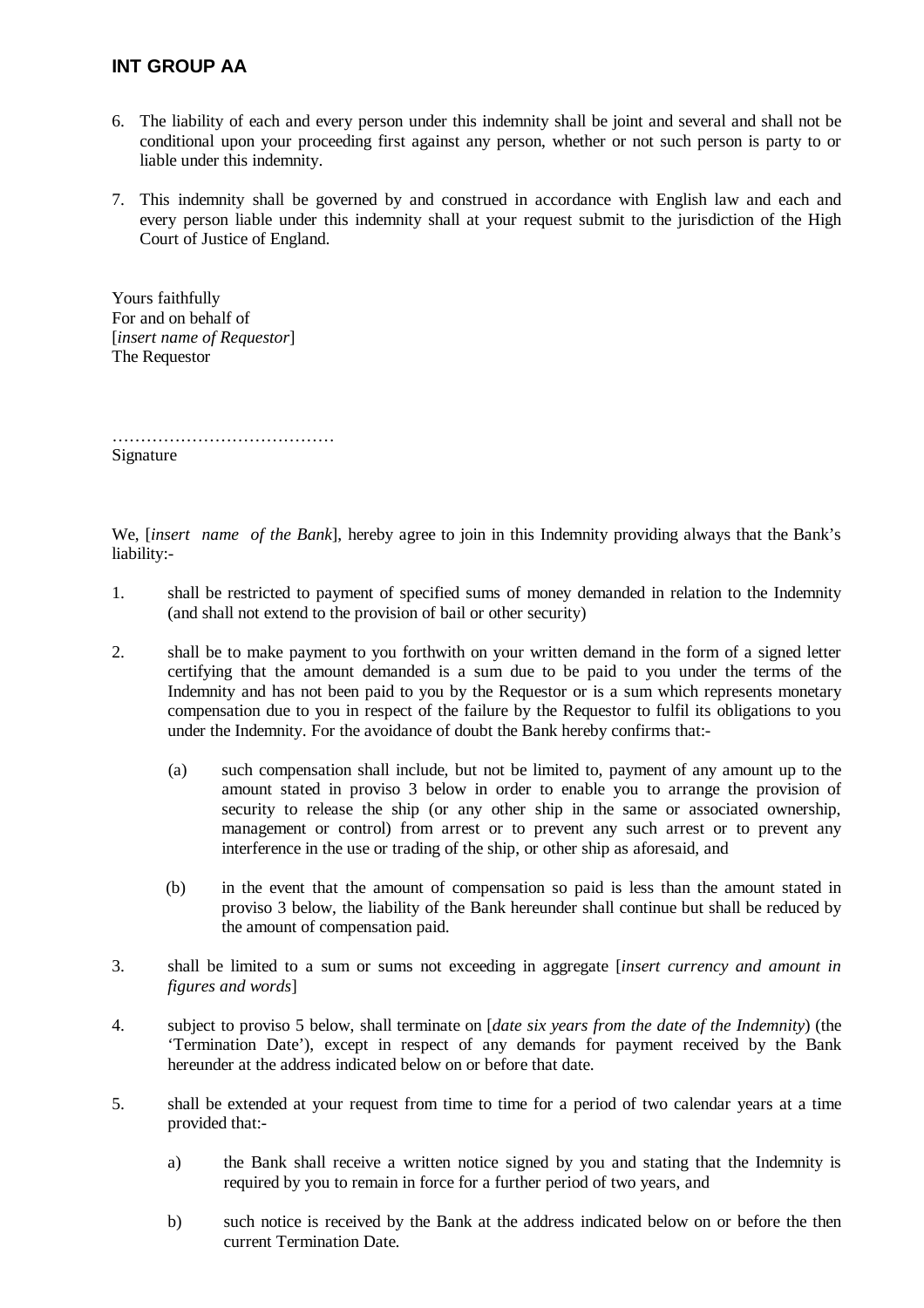Any such extension shall be for a period of two years from the then current Termination Date and, should the Bank for any reason be unwilling to extend the Termination Date, the Bank shall discharge its liability by the payment to you of the maximum sum payable hereunder (or such lesser sum as you may require).

However, in the event of the Bank receiving a written notice signed by you, on or before the then current Termination Date, stating that legal proceedings have been commenced against you as a result of your having delivered the said cargo as specified in the Indemnity, the Bank agrees that its liability hereunder will not terminate until receipt by the Bank of your signed written notice stating that all legal proceedings have been concluded and that any sum or sums payable to you by the Requestor and/or the Bank in connection therewith have been paid and received in full and final settlement of all liabilities arising under the Indemnity.

6. shall be governed by and construed in accordance with the law governing the Indemnity and the Bank agrees to submit to the jurisdiction of the court stated within the Indemnity.

It should be understood that, where appropriate, the Bank will only produce and deliver to you all original bills of lading should the same come into the Bank's possession, but the Bank agrees that, in that event, it shall do so.

The Bank agrees to promptly notify you in the event of any change in the full details of the office to which any demand or notice is to be addressed and which is stated below and it is agreed that you shall also promptly notify the Bank in the event of any change in your address as stated above.

Please quote the Bank's Indemnity Ref ……………………… in all correspondence with the Bank and any demands for payment and notices hereunder.

Yours faithfully For and on behalf of [*insert name of bank*] [*insert full details of the office to which any demand or notice is to be addressed*]

……………………………. Signature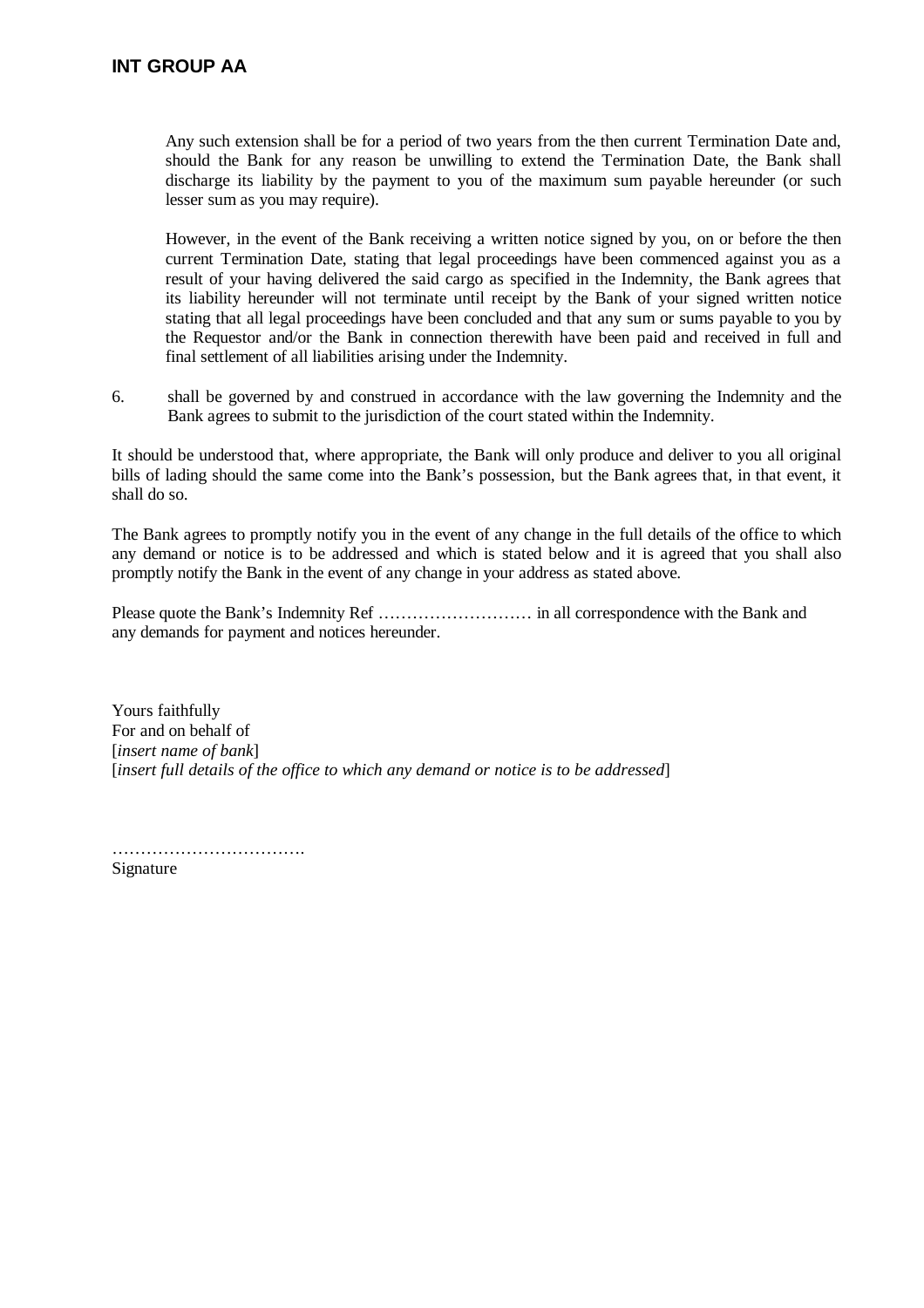# **STANDARD FORM LETTER OF INDEMNITY TO BE GIVEN IN RETURN FOR DELIVERING CARGO AT A PORT OTHER THAN THAT STATED IN THE BILL OF LADING**

| $\mathrm{To:}\;$ | [insert name of Owners]                 |
|------------------|-----------------------------------------|
|                  | The Owners of the [insert name of ship] |
|                  | [ <i>insert address</i> ]               |

[*insert date*]

| Dear Sirs       |                                                                   |
|-----------------|-------------------------------------------------------------------|
| Ship:           | <i>linsert name of ship</i>                                       |
| Voyage:         | [insert load and discharge ports as stated in the bill of lading] |
| Cargo:          | [insert description of cargo]                                     |
| Bill of lading: | [insert identification number, date and place of issue]           |

The above cargo was shipped on the above ship by [*insert name of shipper*] and consigned to [*insert name of consignee or party to whose order the bill of lading is made out, as appropriate*] for delivery at the port of [*insert name of discharge port stated in the bill of lading*] but we, [*insert name of party requesting substituted delivery*], hereby request you to order the ship to proceed to and deliver the said cargo at [*insert name of substitute port or place of delivery*] against production of at least one original bill of lading.

- 1. To indemnify you, your servants and agents and to hold all of you harmless in respect of any liability, loss, damage or expense of whatsoever nature which you may sustain by reason of the ship proceeding and giving delivery of the cargo against production of at least one original bill of lading in accordance with our request.
- 2. In the event of any proceedings being commenced against you or any of your servants or agents in connection with the ship proceeding and giving delivery of the cargo as aforesaid, to provide you or them on demand with sufficient funds to defend the same.
- 3. If, in connection with the delivery of the cargo as aforesaid, the ship, or any other ship or property in the same or associated ownership, management or control, should be arrested or detained or should the arrest or detention thereof be threatened, or should there be any interference in the use or trading of the vessel (whether by virtue of a caveat being entered on the ship's registry or otherwise howsoever), to provide on demand such bail or other security as may be required to prevent such arrest or detention or to secure the release of such ship or property or to remove such interference and to indemnify you in respect of any liability, loss, damage or expense caused by such arrest or detention or threatened arrest or detention or such interference, whether or not such arrest or detention or threatened arrest or detention or such interference may be justified.
- 4. The liability of each and every person under this indemnity shall be joint and several and shall not be conditional upon your proceeding first against any person, whether or not such person is party to or liable under this indemnity.
- 5. This indemnity shall be governed by and construed in accordance with English law and each and every person liable under this indemnity shall at your request submit to the jurisdiction of the High Court of Justice of England.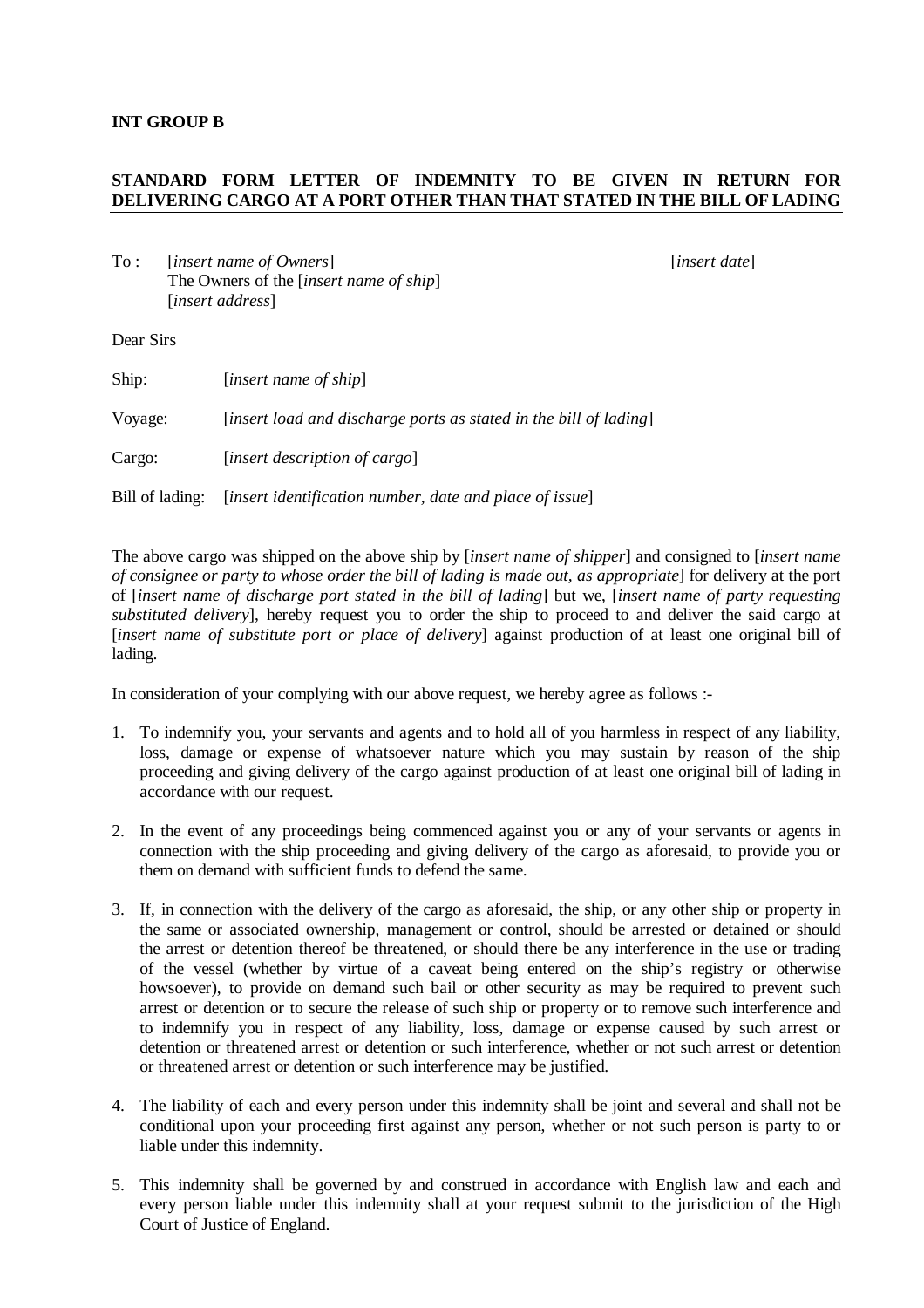# **INT GROUP B**

Yours faithfully For and on behalf of [*insert name of Requestor*] The Requestor

…………………………………

Signature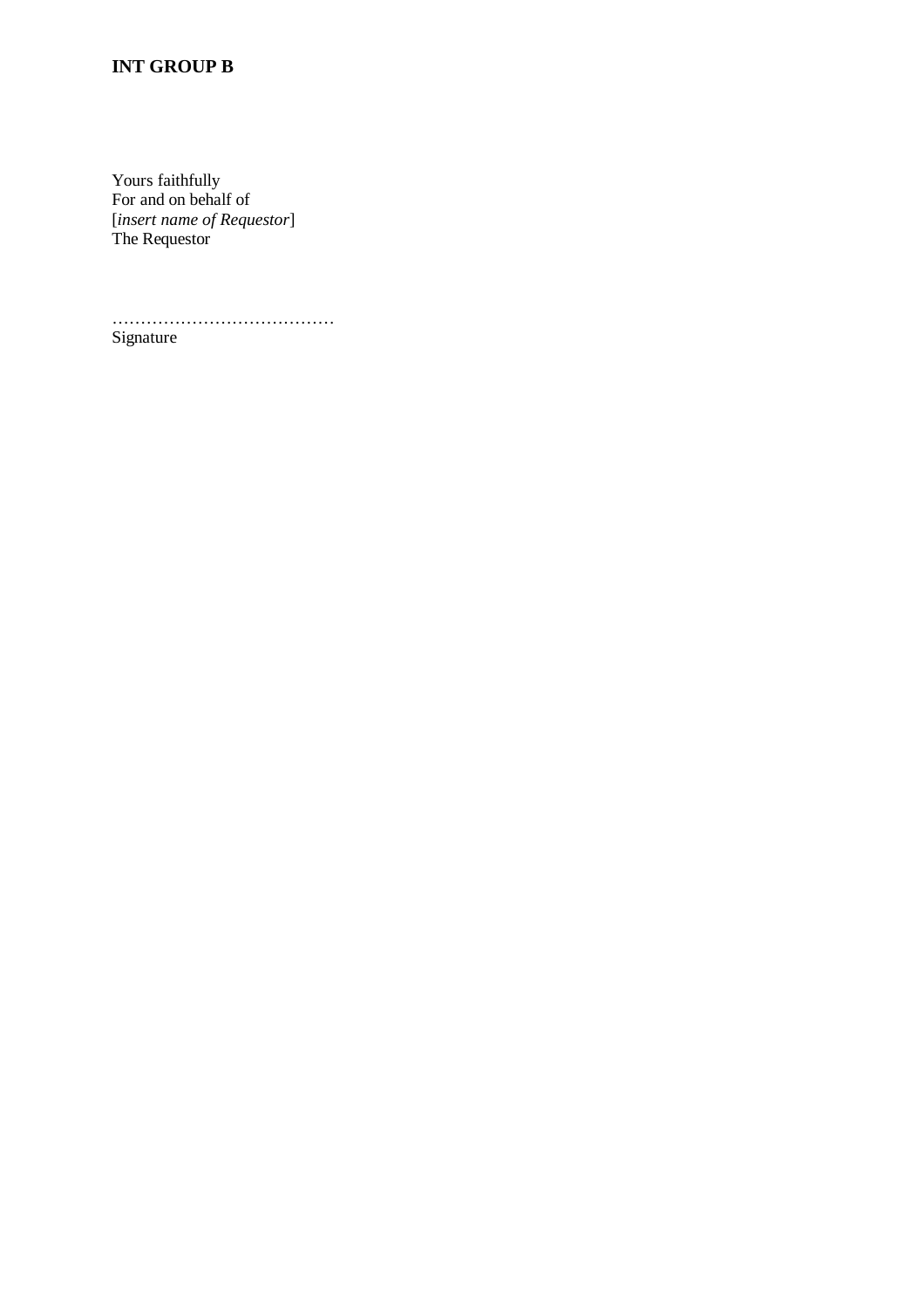# **STANDARD FORM LETTER OF INDEMNITY TO BE GIVEN IN RETURN FOR DELIVERING CARGO AT A PORT OTHER THAN THAT STATED IN THE BILL OF LADING INCORPORATING A BANK'S AGREEMENT TO JOIN IN THE LETTER OF INDEMNITY**

To : [*insert name of Owners*] [*insert date*] The Owners of the [*insert name of ship*] [*insert address*]

Dear Sirs

| Ship:           | [insert name of ship]                                             |
|-----------------|-------------------------------------------------------------------|
| Voyage:         | [insert load and discharge ports as stated in the bill of lading] |
| Cargo:          | [insert description of cargo]                                     |
| Bill of lading: | [insert identification number, date and place of issue]           |

The above cargo was shipped on the above ship by [*insert name of shipper*] and consigned to [*insert name of consignee or party to whose order the bill of lading is made out, as appropriate*] for delivery at the port of [*insert name of discharge port stated in the bill of lading*] but we, [*insert name of party requesting substituted delivery*], hereby request you to order the ship to proceed to and deliver the said cargo at [*insert name of substitute port or place of delivery*] against production of at least one original bill of lading.

- 1. To indemnify you, your servants and agents and to hold all of you harmless in respect of any liability, loss, damage or expense of whatsoever nature which you may sustain by reason of the ship proceeding and giving delivery of the cargo against production of at least one original bill of lading in accordance with our request.
- 2. In the event of any proceedings being commenced against you or any of your servants or agents in connection with the ship proceeding and giving delivery of the cargo as aforesaid, to provide you or them on demand with sufficient funds to defend the same.
- 3. If, in connection with the delivery of the cargo as aforesaid, the ship, or any other ship or property in the same or associated ownership, management or control, should be arrested or detained or should the arrest or detention thereof be threatened, or should there be any interference in the use or trading of the vessel (whether by virtue of a caveat being entered on the ship's registry or otherwise howsoever), to provide on demand such bail or other security as may be required to prevent such arrest or detention or to secure the release of such ship or property or to remove such interference and to indemnify you in respect of any liability, loss, damage or expense caused by such arrest or detention or threatened arrest or detention or such interference, whether or not such arrest or detention or threatened arrest or detention or such interference may be justified.
- 4. The liability of each and every person under this indemnity shall be joint and several and shall not be conditional upon your proceeding first against any person, whether or not such person is party to or liable under this indemnity.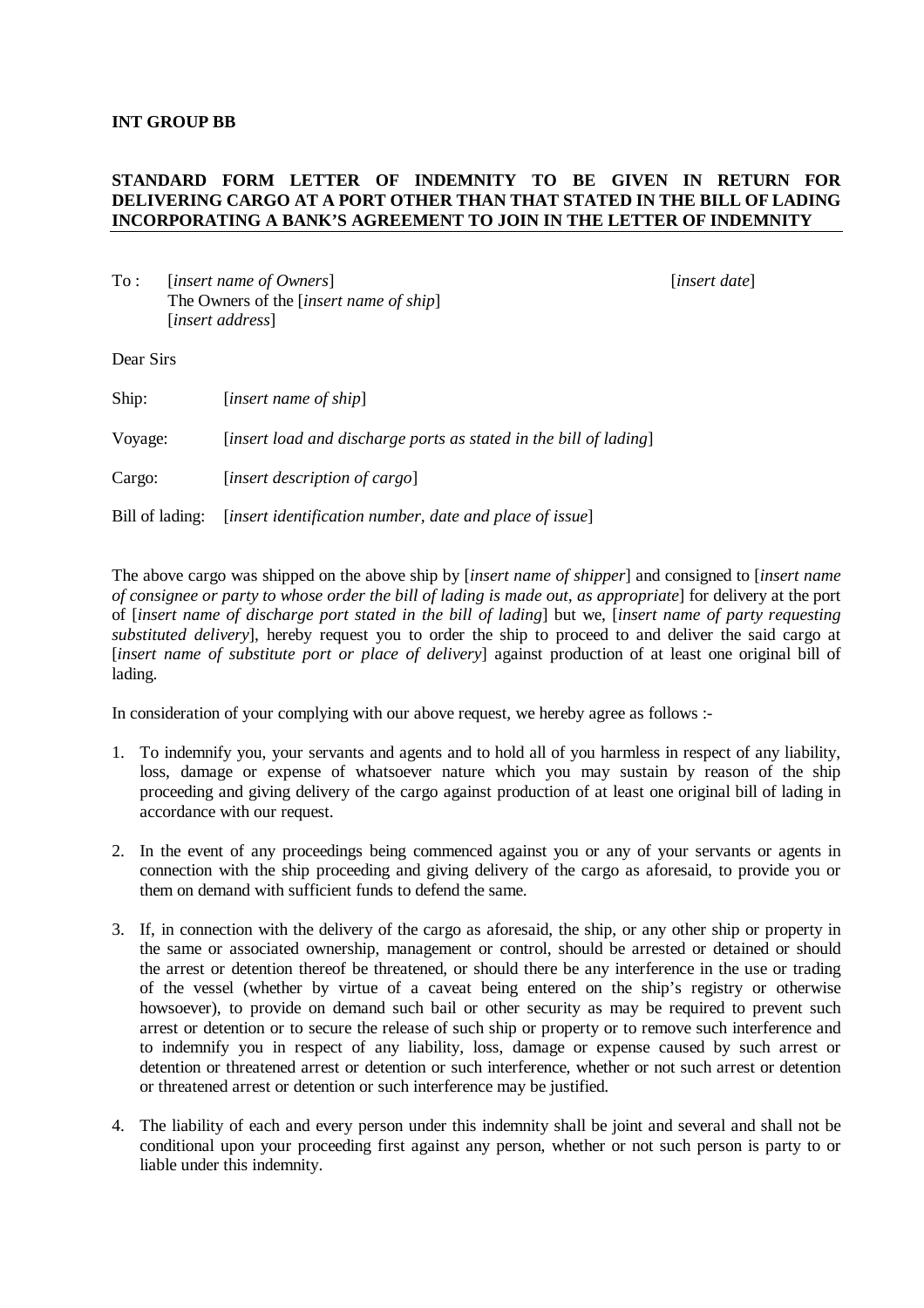# **INT GROUP BB**

5. This indemnity shall be governed by and construed in accordance with English law and each and every person liable under this indemnity shall at your request submit to the jurisdiction of the High Court of Justice of England.

Yours faithfully For and on behalf of [*insert name of Requestor*] The Requestor

………………………………… Signature

We, [*insert name of the Bank*], hereby agree to join in this Indemnity providing always that the Bank's liability:-

- 1. shall be restricted to payment of specified sums of money demanded in relation to the Indemnity (and shall not extend to the provision of bail or other security)
- 2. shall be to make payment to you forthwith on your written demand in the form of a signed letter certifying that the amount demanded is a sum due to be paid to you under the terms of the Indemnity and has not been paid to you by the Requestor or is a sum which represents monetary compensation due to you in respect of the failure by the Requestor to fulfil its obligations to you under the Indemnity. For the avoidance of doubt the Bank hereby confirms that:-
	- (a) such compensation shall include, but not be limited to, payment of any amount up to the amount stated in proviso 3 below in order to enable you to arrange the provision of security to release the ship (or any other ship in the same or associated ownership, management or control) from arrest or to prevent any such arrest or to prevent any interference in the use or trading of the ship, or other ship as aforesaid, and
	- (b) in the event that the amount of compensation so paid is less than the amount stated in proviso 3 below, the liability of the Bank hereunder shall continue but shall be reduced by the amount of compensation paid.
- 3. shall be limited to a sum or sums not exceeding in aggregate [*insert currency and amount in figures and words*]
- 4. subject to proviso 5 below, shall terminate on [*date six years from the date of the Indemnity*) (the 'Termination Date'), except in respect of any demands for payment received by the Bank hereunder at the address indicated below on or before that date.
- 5. shall be extended at your request from time to time for a period of two calendar years at a time provided that:
	- a) the Bank shall receive a written notice signed by you and stating that the Indemnity is required by you to remain in force for a further period of two years, and
	- b) such notice is received by the Bank at the address indicated below on or before the then current Termination Date.

Any such extension shall be for a period of two years from the then current Termination Date and, should the Bank for any reason be unwilling to extend the Termination Date, the Bank shall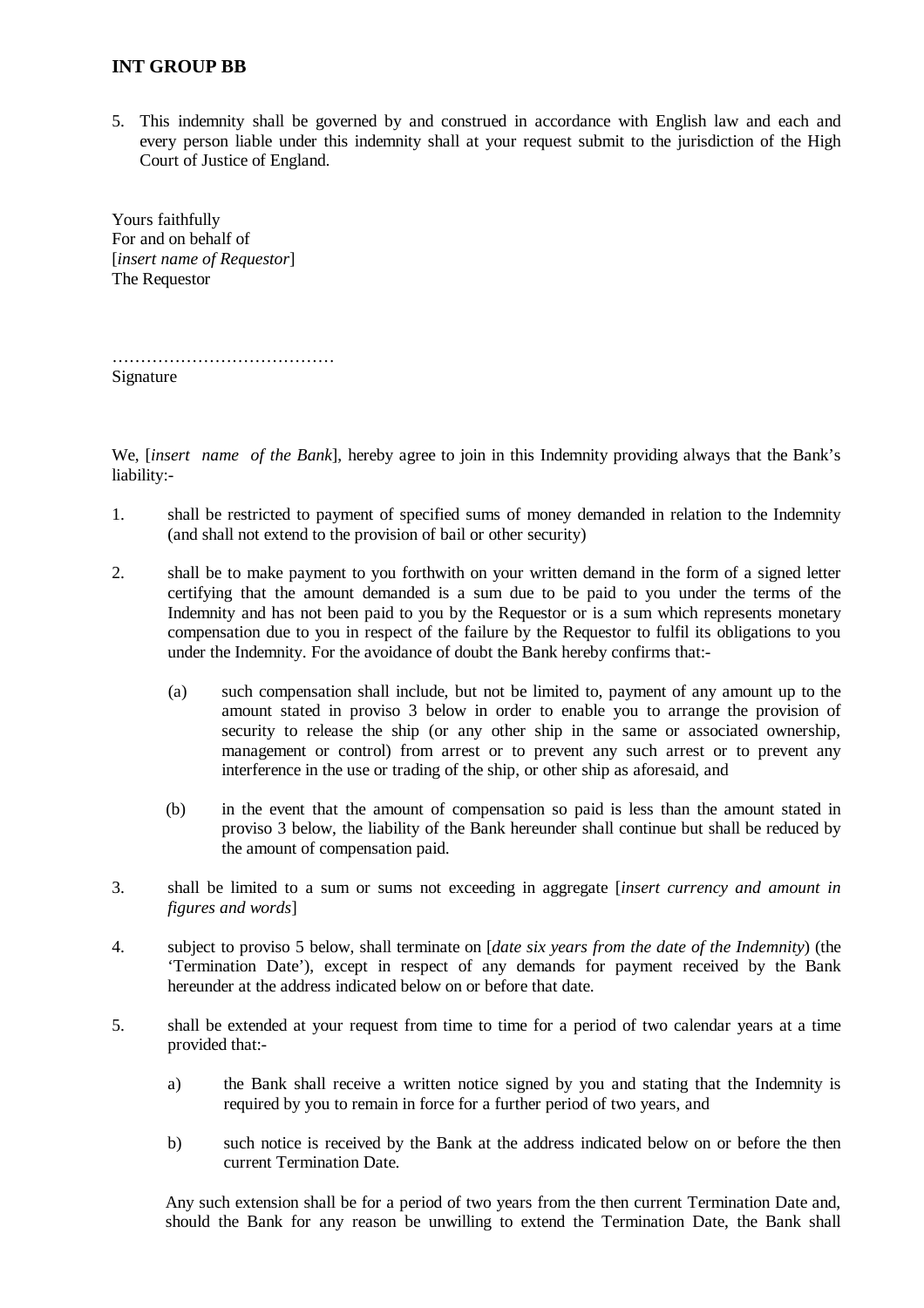# **INT GROUP BB**

discharge its liability by the payment to you of the maximum sum payable hereunder (or such lesser sum as you may require).

However, in the event of the Bank receiving a written notice signed by you, on or before the then current Termination Date, stating that legal proceedings have been commenced against you as a result of your having delivered the said cargo as specified in the Indemnity, the Bank agrees that its liability hereunder will not terminate until receipt by the Bank of your signed written notice stating that all legal proceedings have been concluded and that any sum or sums payable to you by the Requestor and/or the Bank in connection therewith have been paid and received in full and final settlement of all liabilities arising under the Indemnity.

6. shall be governed by and construed in accordance with the law governing the Indemnity and the Bank agrees to submit to the jurisdiction of the court stated within the Indemnity.

It should be understood that, where appropriate, the Bank will only produce and deliver to you all original bills of lading should the same come into the Bank's possession, but the Bank agrees that, in that event, it shall do so.

The Bank agrees to promptly notify you in the event of any change in the full details of the office to which any demand or notice is to be addressed and which is stated below and it is agreed that you shall also promptly notify the Bank in the event of any change in your address as stated above.

Please quote the Bank's Indemnity Ref ……………………… in all correspondence with the Bank and any demands for payment and notices hereunder.

Yours faithfully For and on behalf of [*insert name of bank*] [*insert full details of the office to which any demand or notice is to be addressed*]

……………………………. Signature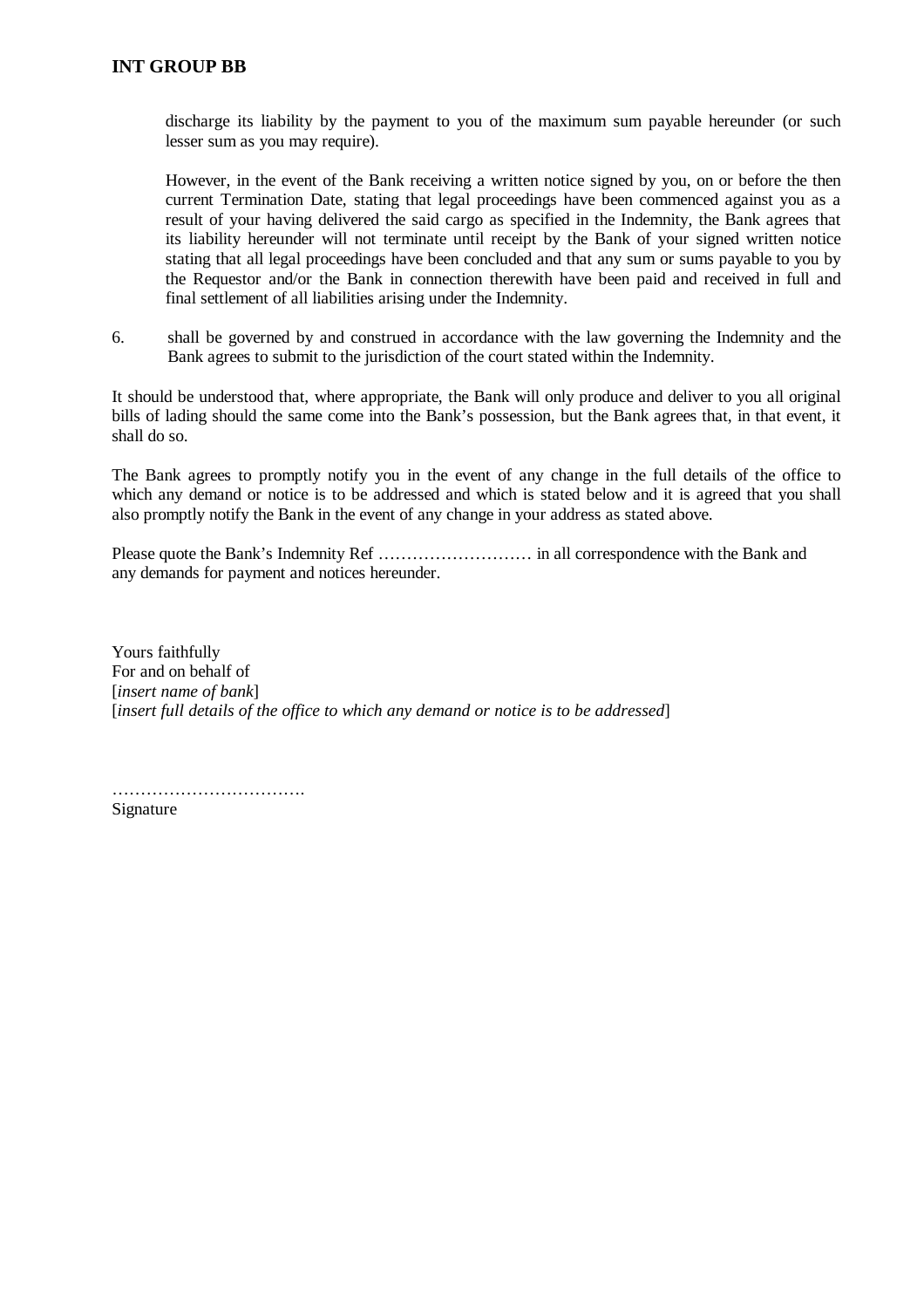#### **INT GROUP C**

# **STANDARD FORM LETTER OF INDEMNITY TO BE GIVEN IN RETURN FOR DELIVERING CARGO AT A PORT OTHER THAN THAT STATED IN THE BILL OF LADING AND WITHOUT PRODUCTION OF THE ORIGINAL BILL OF LADING**

To : [*insert name of Owners*] [*insert date*] The Owners of the [*insert name of ship*] [*insert address*]

Dear Sirs

| Ship:           | [insert name of ship]                                             |
|-----------------|-------------------------------------------------------------------|
| Voyage:         | [insert load and discharge ports as stated in the bill of lading] |
| Cargo:          | [insert description of cargo]                                     |
| Bill of lading: | [insert identification number, date and place of issue]           |

The above cargo was shipped on the above vessel by [*insert name of shipper*] and consigned to [*insert name of consignee or party to whose order the bills of lading are made out, as appropriate*] for delivery at the port of [*insert name of discharge port stated in the bills of lading*] but we, [*insert name of party requesting substituted delivery*], hereby request you to order the vessel to proceed to and deliver the said cargo at [*insert name of substitute port or place of delivery*] to [*insert name of party to whom delivery is to be made*] without production of the original bill of lading.

- 1. To indemnify you, your servants and agents and to hold all of you harmless in respect of any liability, loss, damage or expense of whatsoever nature which you may sustain by reason of the ship proceeding and giving delivery of the cargo in accordance with our request.
- 2. In the event of any proceedings being commenced against you or any of your servants or agents in connection with the ship proceeding and giving delivery of the cargo as aforesaid, to provide you or them on demand with sufficient funds to defend the same.
- 3. If, in connection with the delivery of the cargo as aforesaid, the ship, or any other ship or property in the same or associated ownership, management or control, should be arrested or detained or should the arrest or detention thereof be threatened, or should there be any interference in the use or trading of the vessel (whether by virtue of a caveat being entered on the ship's registry or otherwise howsoever), to provide on demand such bail or other security as may be required to prevent such arrest or detention or to secure the release of such ship or property or to remove such interference and to indemnify you in respect of any liability, loss, damage or expense caused by such arrest or detention or threatened arrest or detention or such interference, whether or not such arrest or detention or threatened arrest or detention or such interference may be justified.
- 4. If the place at which we have asked you to make delivery is a bulk liquid or gas terminal or facility, or another ship, lighter or barge, then delivery to such terminal, facility, ship, lighter or barge shall be deemed to be delivery to the party to whom we have requested you to make such delivery.
- 5. As soon as all original bills of lading for the above cargo shall have come into our possession, to deliver the same to you, or otherwise to cause all original bills of lading to be delivered to you.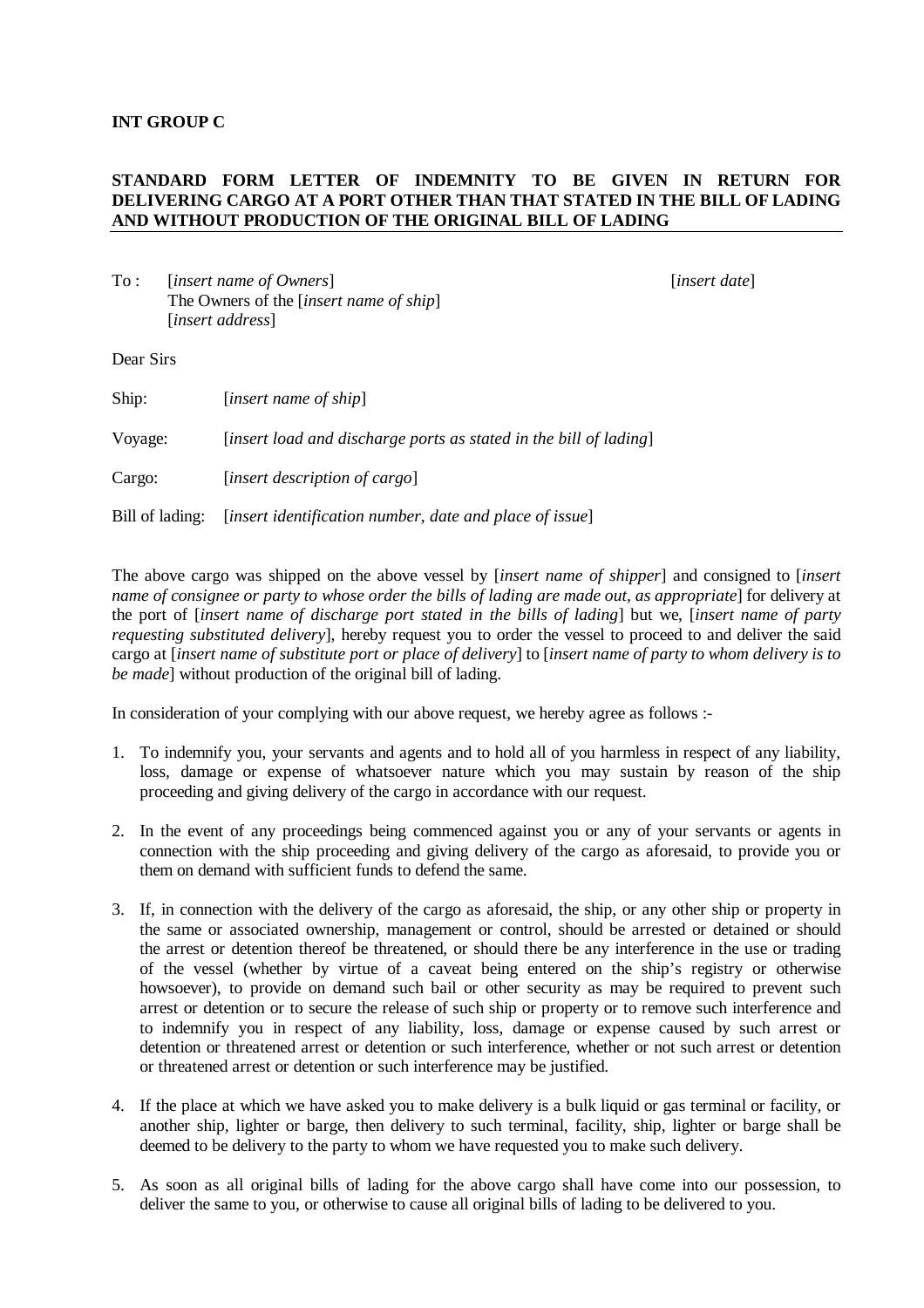# **INT GROUP C**

- 6. The liability of each and every person under this indemnity shall be joint and several and shall not be conditional upon your proceeding first against any person, whether or not such person is party to or liable under this indemnity.
- 7. This indemnity shall be governed by and construed in accordance with English law and each and every person liable under this indemnity shall at your request submit to the jurisdiction of the High Court of Justice of England.

Yours faithfully For and on behalf of [*insert name of Requestor*] The Requestor

………………………………… Signature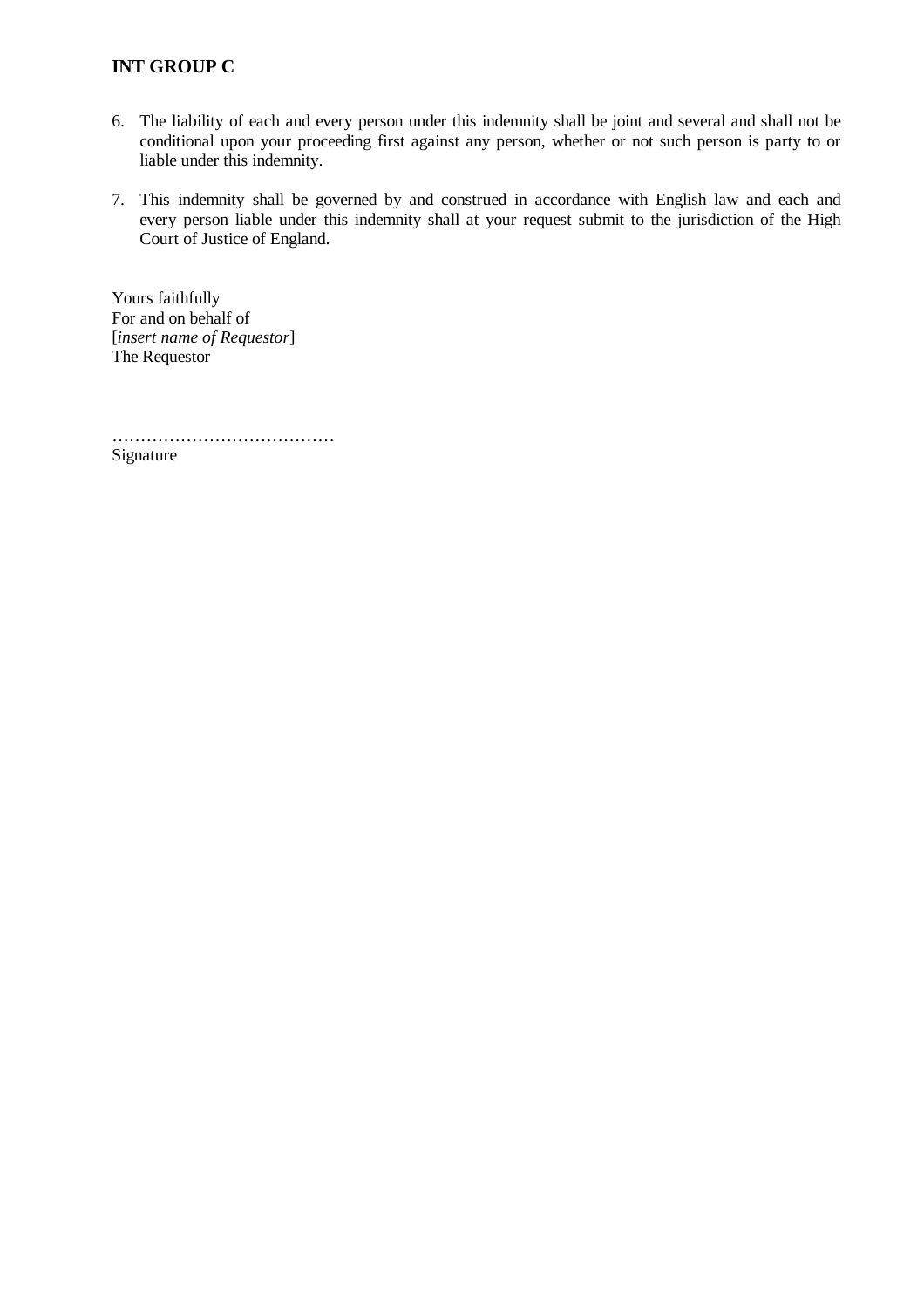#### **INT GROUP CC**

## **STANDARD FORM LETTER OF INDEMNITY TO BE GIVEN IN RETURN FOR DELIVERING CARGO AT A PORT OTHER THAN THAT STATED IN THE BILL OF LADING AND WITHOUT PRODUCTION OF THE ORIGINAL BILL OF LADING INCORPORATING A BANK'S AGREEMENT TO JOIN IN THE LETTER OF INDEMNITY**

| $\mathrm{To:}\;$ | [insert name of Owners]                          |
|------------------|--------------------------------------------------|
|                  | The Owners of the [ <i>insert name of ship</i> ] |
|                  | [ <i>insert address</i> ]                        |

[*insert date*]

Dear Sirs

| Ship:           | [insert name of ship]                                             |
|-----------------|-------------------------------------------------------------------|
| Voyage:         | [insert load and discharge ports as stated in the bill of lading] |
| Cargo:          | [insert description of cargo]                                     |
| Bill of lading: | [insert identification number, date and place of issue]           |

The above cargo was shipped on the above vessel by [*insert name of shipper*] and consigned to [*insert name of consignee or party to whose order the bills of lading are made out, as appropriate*] for delivery at the port of [*insert name of discharge port stated in the bills of lading*] but we, [*insert name of party requesting substituted delivery*], hereby request you to order the vessel to proceed to and deliver the said cargo at [*insert name of substitute port or place of delivery*] to [*insert name of party to whom delivery is to be made*] without production of the original bill of lading.

- 1. To indemnify you, your servants and agents and to hold all of you harmless in respect of any liability, loss, damage or expense of whatsoever nature which you may sustain by reason of the ship proceeding and giving delivery of the cargo in accordance with our request.
- 2. In the event of any proceedings being commenced against you or any of your servants or agents in connection with the ship proceeding and giving delivery of the cargo as aforesaid, to provide you or them on demand with sufficient funds to defend the same.
- 3. If, in connection with the delivery of the cargo as aforesaid, the ship, or any other ship or property in the same or associated ownership, management or control, should be arrested or detained or should the arrest or detention thereof be threatened, or should there be any interference in the use or trading of the vessel (whether by virtue of a caveat being entered on the ship's registry or otherwise howsoever), to provide on demand such bail or other security as may be required to prevent such arrest or detention or to secure the release of such ship or property or to remove such interference and to indemnify you in respect of any liability, loss, damage or expense caused by such arrest or detention or threatened arrest or detention or such interference, whether or not such arrest or detention or threatened arrest or detention or such interference may be justified.
- 4. If the place at which we have asked you to make delivery is a bulk liquid or gas terminal or facility, or another ship, lighter or barge, then delivery to such terminal, facility, ship, lighter or barge shall be deemed to be delivery to the party to whom we have requested you to make such delivery.
- 5. As soon as all original bills of lading for the above cargo shall have come into our possession, to deliver the same to you, or otherwise to cause all original bills of lading to be delivered to you.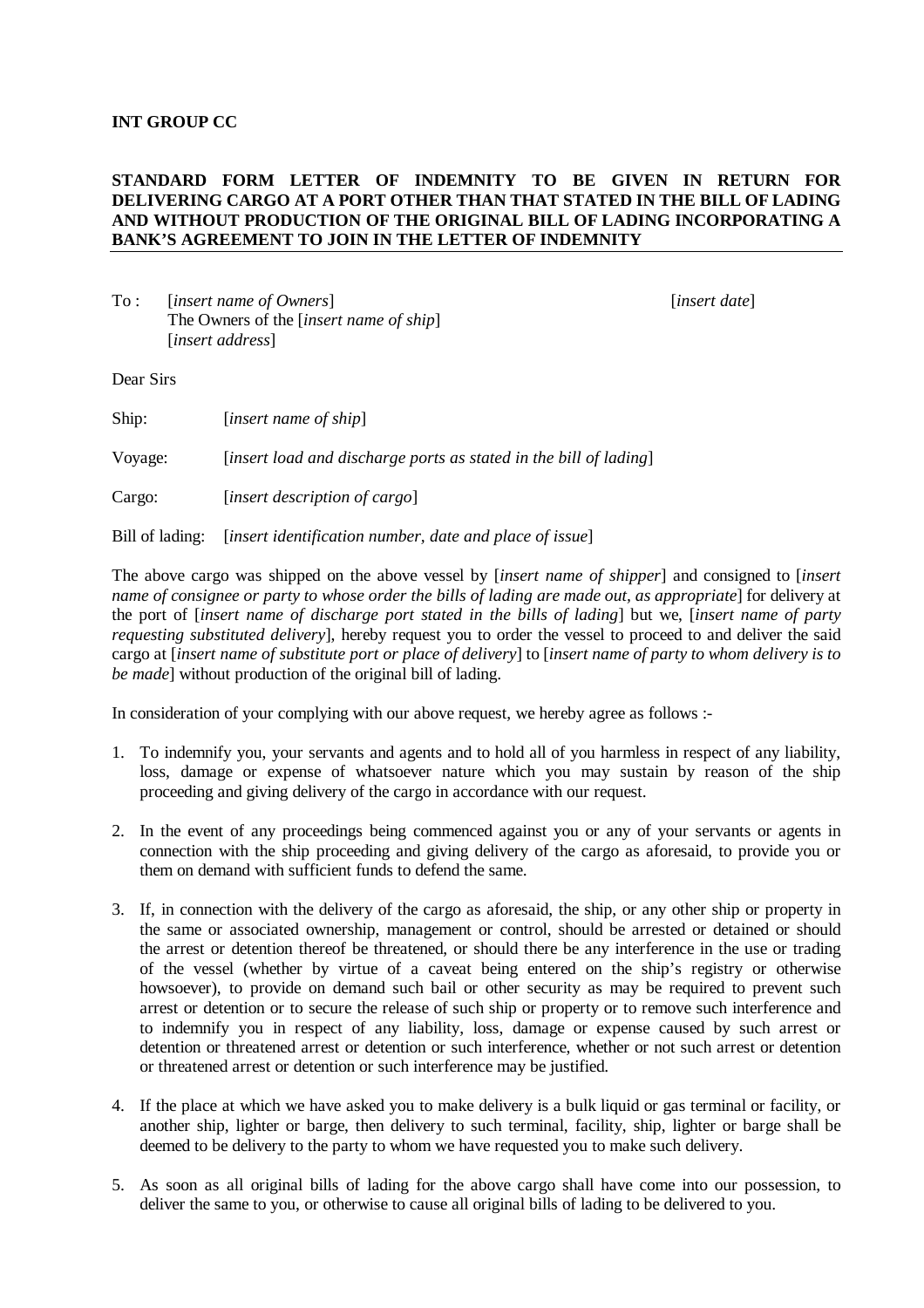# INT GROUP CC

- 6. The liability of each and every person under this indemnity shall be joint and several and shall not be conditional upon your proceeding first against any person, whether or not such person is party to or liable under this indemnity.
- 7. This indemnity shall be governed by and construed in accordance with English law and each and every person liable under this indemnity shall at your request submit to the jurisdiction of the High Court of Justice of England.

Yours faithfully For and on behalf of [*insert name of Requestor*] The Requestor

………………………………… Signature

We, [*insert name of the Bank*], hereby agree to join in this Indemnity providing always that the Bank's liability:-

- 1. shall be restricted to payment of specified sums of money demanded in relation to the Indemnity (and shall not extend to the provision of bail or other security)
- 2. shall be to make payment to you forthwith on your written demand in the form of a signed letter certifying that the amount demanded is a sum due to be paid to you under the terms of the Indemnity and has not been paid to you by the Requestor or is a sum which represents monetary compensation due to you in respect of the failure by the Requestor to fulfil its obligations to you under the Indemnity. For the avoidance of doubt the Bank hereby confirms that:-
	- (a) such compensation shall include, but not be limited to, payment of any amount up to the amount stated in proviso 3 below in order to enable you to arrange the provision of security to release the ship (or any other ship in the same or associated ownership, management or control) from arrest or to prevent any such arrest or to prevent any interference in the use or trading of the ship, or other ship as aforesaid, and
	- (b) in the event that the amount of compensation so paid is less than the amount stated in proviso 3 below, the liability of the Bank hereunder shall continue but shall be reduced by the amount of compensation paid.
- 3. shall be limited to a sum or sums not exceeding in aggregate [*insert currency and amount in figures and words*]
- 4. subject to proviso 5 below, shall terminate on [*date six years from the date of the Indemnity*) (the 'Termination Date'), except in respect of any demands for payment received by the Bank hereunder at the address indicated below on or before that date.
- 5. shall be extended at your request from time to time for a period of two calendar years at a time provided that:
	- a) the Bank shall receive a written notice signed by you and stating that the Indemnity is required by you to remain in force for a further period of two years, and
	- b) such notice is received by the Bank at the address indicated below on or before the then current Termination Date.